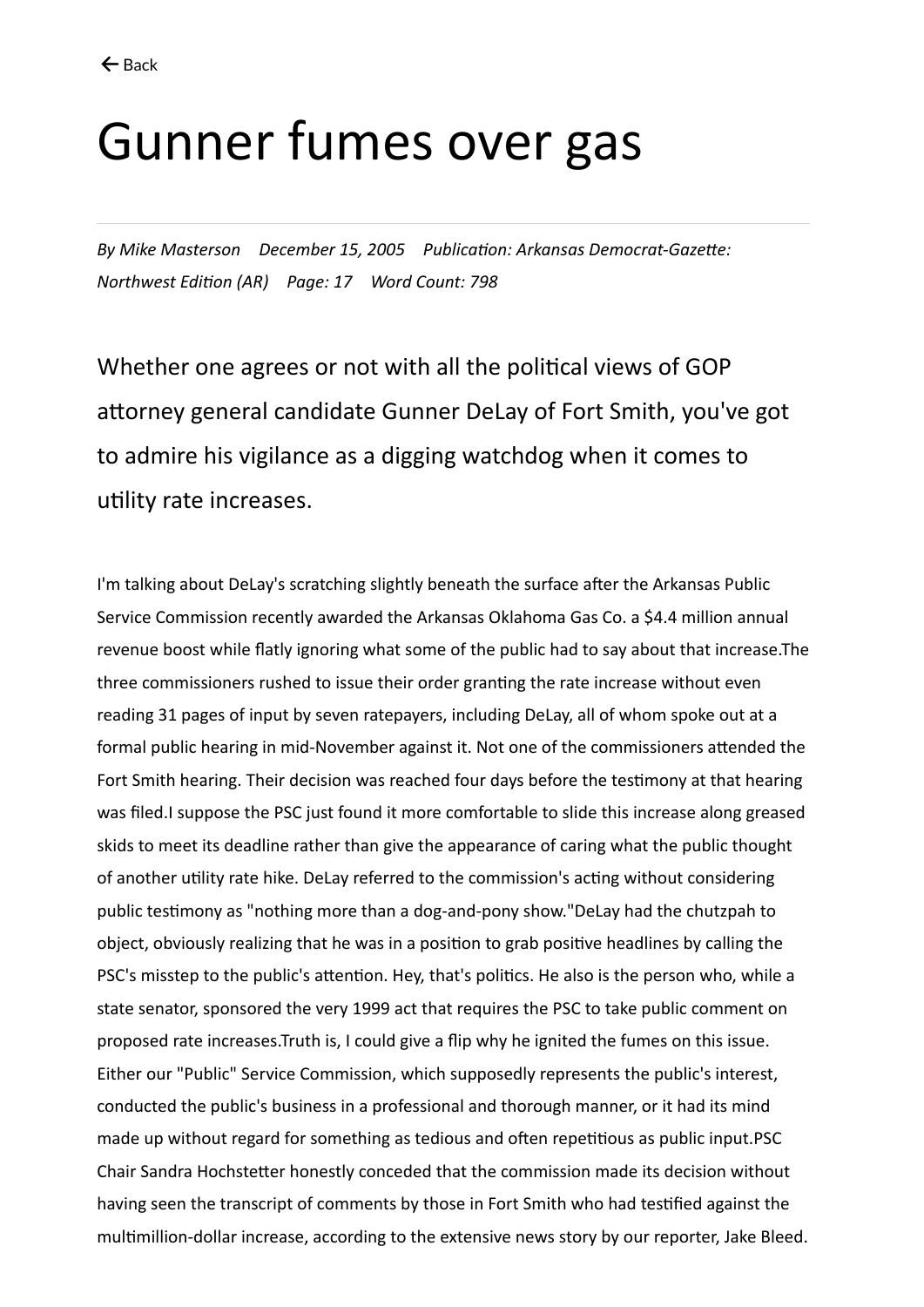She said the commission had to hurry its ruling to meet a deadline. Otherwise, the gas company's entire requested increase of \$6.9 million would have become effective rather than the \$4.4 million the commission approved.Bleed quoted Hochstetter saying: "If we had the transcript, we would have [read it]. But we didn't. The court reporter was late. They missed their deadline."She also said that, typically, no one shows up at these public hearings and that most of the objections had already been noted in "technical hearings" on the issue in Little Rock.So why bother going through the motions of hearing what the public had to say? DeLay's legislation, while allowing for public input in such matters, failed to spell out that commissioners actually had to consider the testimony before issuing a ruling.Obviously, that should have been understood by full-grown adults with at least an eighth-grade education as the point of even having such a hearing.It's my understanding that the hearing officer explains in the transcript itself that the remarks of those who testified would be made part of the record for commissioners to review.It's always something nowadays when it comes to conducting the public's business with integrity, isn't it, valued reader? Officials always seem to have a ready excuse that invariably flows downhill to the point where rancid water collects. Nothing different here.The Fayetteville court reporter in this instance did acknowledge a miscommunication over the deadline. But the last time I looked, Arkansas governmental agencies are connected to the Internet as well as phone lines that enable them to inquire about necessary materials as deadlines near.Actually, DeLay told me he understands that the deadline for filing a transcript of the court reporter's work at the public hearing was never actually specified, and no one even heard from the PSC before its deadline on the whereabouts of these public comments.Attorney General Mike Beebe, a Democratic candidate for governor, also is admirably in this hunt, saying that the PSC's finding will be appealed on several fronts by early January. I'm told that, if granted, Beebe's appeal will allow these missing public comments to be considered. It's been reported that Beebe said his office will ask that the gas company be allowed no more than a \$4.1 million increase.Meanwhile, DeLay is saying that, as our state's attorney general, he'd move to enact legislation that would "require" commissioners to consider testimony from the public in such cases. He said that if a deadline is looming, it is the PSC's responsibility to expedite the transcript into the formal record.I'm betting DeLay and Beebe both believe some significant reforms in the public interest are long overdue within this commission.--------------------------------Staff columnist Mike Masterson is the formereditor of three Arkansas daily newspapers.